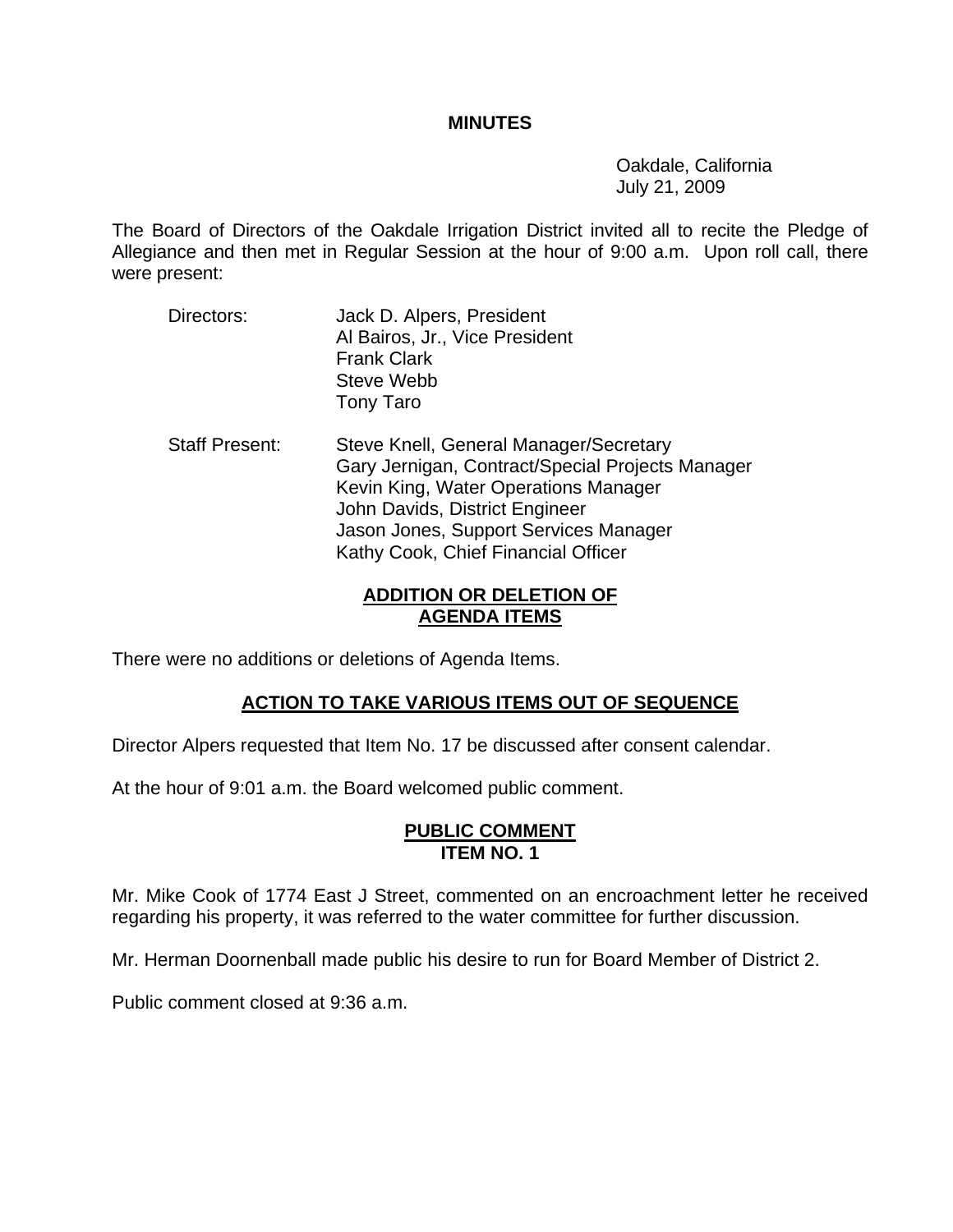## **CONSENT ITEMS ITEM NOS. 2, 3, 4, 5, 6, 8, 10, 11, 12**

#### **ITEM NO. 2 APPROVE THE BOARD OF DIRECTORS' MINUTES OF THE REGULAR MEETING OF JULY 7, 2009 AND RESOLUTION NO. 2009-41**

A motion was made by Director Clark, seconded by Director Webb, and unanimously supported to approve the Board of Directors' Minutes of the Regular Meeting of July 7, 2009 and Resolution No. 2009-41.

#### **ITEM NO. 3 APPROVE THE OAKDALE IRRIGATION DISTRICT STATEMENT OF OBLIGATIONS**

A motion was made by Director Clark, seconded by Director Webb, and unanimously supported to approve the Oakdale Irrigation District Statement of Obligations.

## **ITEM NO. 4 APPROVE THE TREASURER AND CHIEF FINANCIAL OFFICER'S REPORT FOR THE MONTH ENDING JUNE 30, 2009**

A motion was made by Director Clark, seconded by Director Webb, and unanimously supported to approve the Treasurer and Chief Financial Officer's Report for the month ending June 30, 2009.

#### **ITEM NO. 5 APPROVE ASSIGNMENT OF CAPITAL WORK ORDER NUMBERS**

A motion was made by Director, seconded by Director, and unanimously supported to approve the following Capital Work Order Numbers:

| <b>Facility</b>   | <b>Project Description</b>                              | <b>Estimated Cost</b> | Work Order No. |
|-------------------|---------------------------------------------------------|-----------------------|----------------|
| Townhill Lateral  | Replace and upgrade to a 12" Fresno 101C slide gate     | \$1.900               | 0935           |
| Riverbank Lateral | Replace and upgrade to a12" Fresno 101C slide gate      | \$3,000               | 0936           |
| Palmer Lateral    | Replace 101C turnout gate with a 20-10C sluice<br>qate. | \$3.837               | 0937           |
| Stevenot Lateral  | Acquire 60 foot deeded strip of land                    | \$22,300              | 0938           |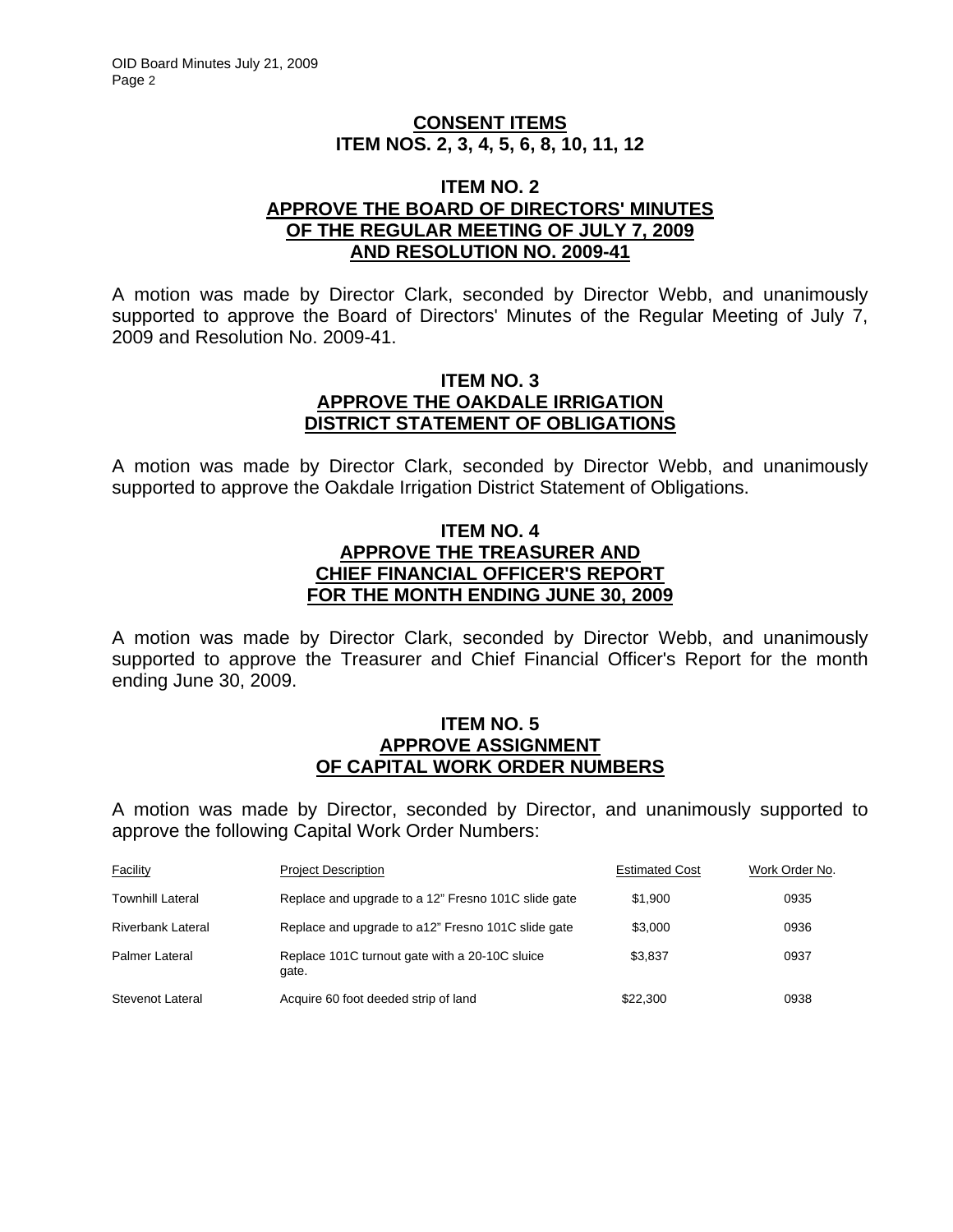### **ITEM NO. 6 APPROVE AWARD OF BID FOR CENTENNIAL JACKETS AND CLOTHING**

A motion was made by Director Clark, seconded by Director Webb, and unanimously supported to award the bid for the centennial jackets and clothing to Green Rubber.

### **ITEM NO. 7 APPROVE RESOLUTION COMMENDING STEVE FELTE IN APPRECIATION OF CONTINUOUS SERVICE FROM JANUARY 6, 1998 TO JULY 31, 2009**

A motion was made by Director Clark, seconded by Director Webb, and unanimously supported to approve the Resolution Commending Steve Felte in Appreciation of Continuous Service from January 6, 1998 to July 31, 2009.

## **ITEM NO. 8 APPROVE PROFESSIONAL SERVICES AGREEMENT WITH O'LAUGHLIN & PARIS, LLP**

A motion was made by Director Clark, seconded by Director Webb, and unanimously supported to approve the Professional Services Agreement with O'Laughlin & Paris, LLP.

## **ITEM NO. 9 APPROVE GENERAL SERVICES AGREEMENTS WITH VARIOUS VENDORS AND CONTRACTORS (FAGUNDES & SONS, POWER SERVICES, AND SIERRA CONTROLS)**

A motion was made by Director Clark, seconded by Director Webb, and unanimously supported to approve the General Services Agreements with Various Vendors and Contractors (Fagundes & Sons, Power Services, and Sierra Controls).

## **ITEM NO. 10 APPROVE ENCROACHMENT AGREEMENT ON THE LAMBUTH DRAIN (APN: 002-016-050 – MC PHEE)**

A motion was made by Director Clark, seconded by Director Webb, and unanimously supported to approve the Encroachment Agreement on the Lambuth Drain (APN: 002-016- 050 – McPhee).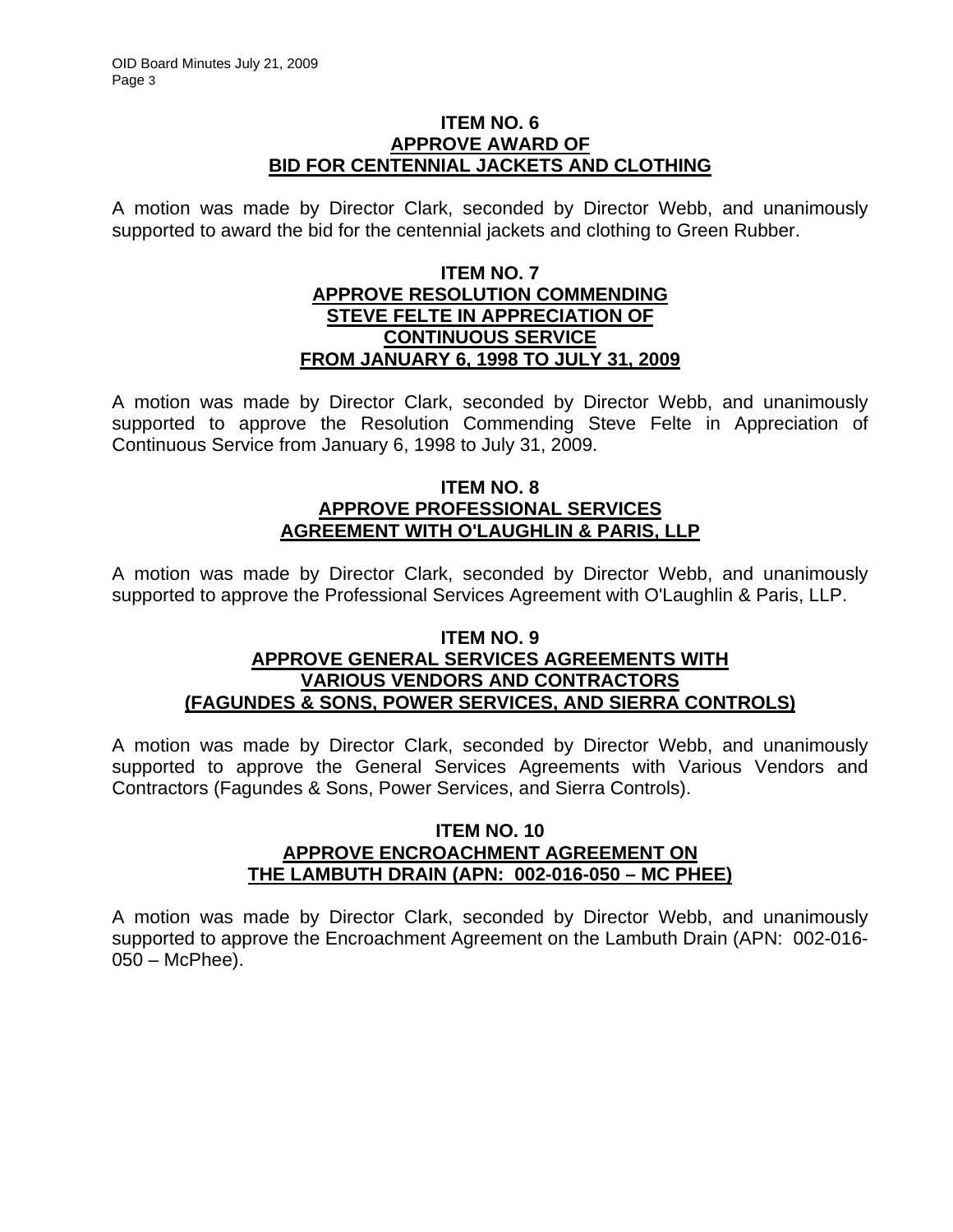### **ITEM NO. 11 APPROVE AMENDED CONDITIONS TO 2007 LETTER OF AGREEMENT (APN: 002-062-002 – JOSLIN)**

A motion was made by Director Clark, seconded by Director Webb, and unanimously supported to approve the Amended Conditions to 2007 Letter of Agreement (APN: 002- 062-002 –Joslin).

### **ITEM NO. 12 APPROVE RESOLUTIONS AND CONTRACTS WITH STANISLAUS AND SAN JOAQUIN COUNTIES FOR PLACEMENT OF DELINQUENT FIXED CHARGES ON THE 2009/2010 TAX ROLLS**

A motion was made by Director Clark, seconded by Director Webb, and unanimously supported to approve the Resolutions and Contracts with Stanislaus and San Joaquin Counties for placement of delinquent fixed charges on the 2009/2010 Tax Rolls.

## **DISCUSSION ITEM NOS. 17**

## **ITEM NO. 17 DISCUSSION/PRESENTATION BY CHERYL BOLIN, DIRECTORS OF PARKS AND RECREATION, CITY OF OAKDALE**

Cheryl Bolin outlined the programs being developed by the City's Parks and Recreation Department to promote water safety and water conservation. These programs were made possible through OID funding. Additionally, Ms. Bolin shared the community benefits derived from OID's funding support in keeping the City pool open this summer.

## **ACTION CALENDAR ITEMS NOS. 13, 14, 15, 16**

#### **ITEM NO. 13 REVIEW AND TAKE POSSIBLE ACTION ON CHANGE TO OUT-OF-DISTRICTS RATES (APN: 207-140-008 – DA SILVA)**

The Water Committee met with the Mr. Joe DaSilva on July 7, 2009 to discuss a request by Mr. DaSilva to reduce the rate charged to him for the 2009 Out of District Service Agreement on APN 207-140-008.

Background on APN 207-140-008: The subject parcel is roughly 140 acres. Mr. DaSilva primarily irrigates with recaptured tailwater, OID operational spill and incidental drain water, rarely does Mr. DaSilva call the DSO for a scheduled delivery. Essentially, Mr. DaSilva utilizes and pays for water that would otherwise be lost to the District. The net impact or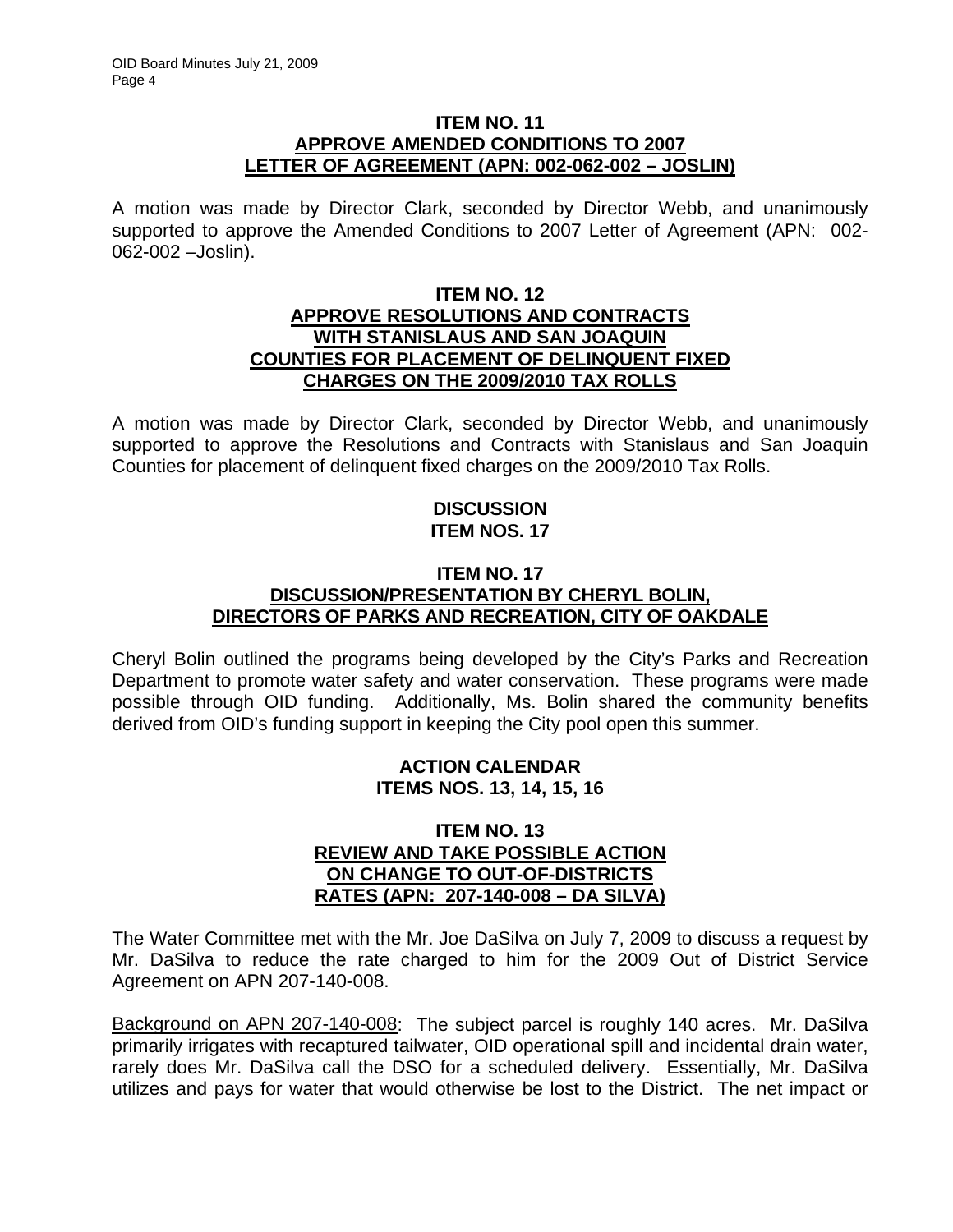irrigation demand from Mr. DaSilva is largely unquantifiable based on his use of operational spill and drain water. Mr. DaSilva stated during the Water Committee meeting that he intends to use the OID delivered water no more than two or three times during the 2009 irrigation season.

Mr. DaSilva is asking that the District reduce the Out of District rate for this parcel based on his limited use of the agreement and the other benefits that he provides for the District.

A motion was made by Director Bairos, seconded by Director Alpers, and unanimously supported to reduce Mr. DaSilva's irrigation charges to the in district rate.

## **ITEM NO. 14 REVIEW AND TAKE POSSIBLE ACTION TO ESTABLISH FEES FOR DRAINAGE DISCHARGE WITH SCONZA CANDY COMPANY (APN: 063-028-024)**

In correspondence dated, April 9, 2008, Sconza Candy Company requested that Oakdale Irrigation District (District) waive the annual drainage discharge fee to District facilities as was previously assessed to Hershey's Chocolate. On May 6, 2008, District's Board of Directors voted to enter into a one (1) year agreement from July 1, 2008 to July 1, 2009 with no fees assessed, and after one (1) year the drainage discharge fees would be readdressed. In correspondence dated, March 16, 2009 and May 15, 2009, District Staff reminded Sconza Candy Company that the existing Agreement was due to expire on July 1, 2009 and that they should review the fee structure as presented last year. Please refer to the attached documentation for clarification purposes. Sconza Candy Company responded on June 8, 2009 with a request to have the District consider rescinding the annual fee for discharge.

Sconza Candy Company now admits that the discharge water volume to the canal will be similar in amounts discharged when Hershey's owned the plant. Nevertheless, Sconza Candy Company estimates that the District derives a benefit of more than 2,300 acre-feet per annum from the acceptance of discharge water from the plant. Based on this supposed benefit, Sconza Candy Company requests that the discharge fees be rescinded.

Per Board policy, the assessment of fees for users of OID facilities are outlined in OID's Release of Liability and Temporary Permit for Use of District "Conveyance Channels". Per policy, the fee for discharge is outlined in section 10; based on allotting 2 hours per week at the current Assistant Watermaster wage plus "overhead" over a 52 week period equates to \$6,428.24 as the cost of the "retainer" plus a charge of 1 hour per week at the current Assistant Watermaster wage plus "overhead" for the operation and oversight of the canal during the 5 month winter period (October 15  $\rightarrow$  March 15) is \$1,298.02. The revised discharge fee would be \$7,726.26 for the period of July 1, 2009 to July 1, 2010. Discharge fees are calculated annually and are subject to change based on annual salary adjustments and changes to overhead.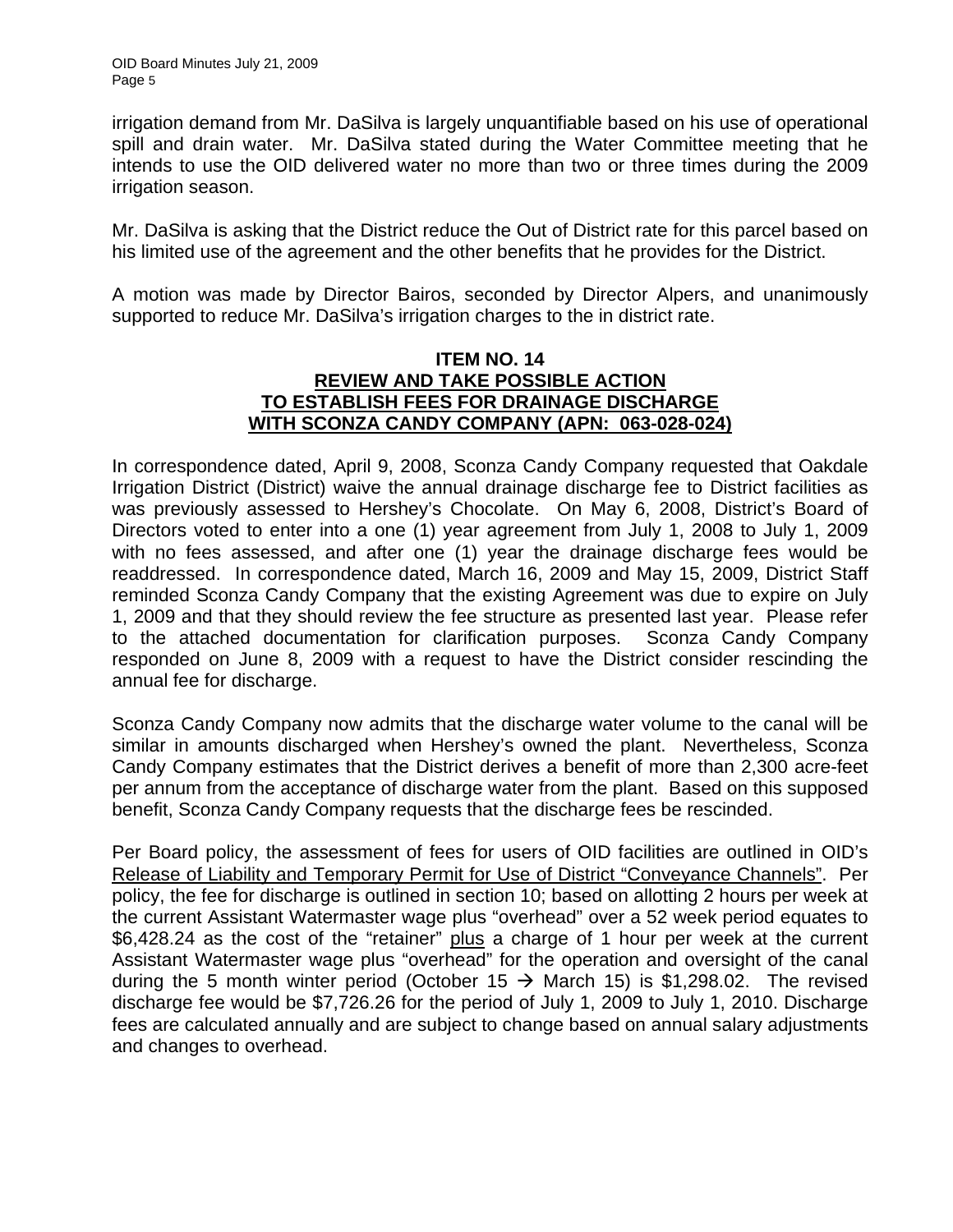As directed by the Board of Directors at their June 23, 2009 Board meeting, the fee schedule was reviewed by the Water/Engineering Committee, District Staff, and Sconza Candy Company on July 7, 2009. At that meeting, it was the Water Committee's recommendation that the fee schedule remain as set-forth above. Water Committee members and District Staff will be available to answer any remaining questions that the Board of Directors may have.

As a reminder to the Board, Hershey's was a discharger and Hershey's paid the discharge fee; ConAgra was treated the same; Sconza should be treated no different. The District fully recognizes the benefit of Sconza Candy Company to the local economy, however District Staff and District Policy, and the implementation of policy over the years has been consistent, commercial discharges pay a discharge fee. To do otherwise would be unfair.

City of Oakdale is an option if they consider OID's fee assessment too cumbersome.

A motion was made by Director Webb, seconded by Director Alpers, for the discharge fee to remain the same and was voted as follows:

| Ayes: | Directors Alpers, Bairos, Taro, Webb |
|-------|--------------------------------------|
| Noes: | <b>Director Clark</b>                |

## **ITEM NO. 15 REVIEW AND TAKE POSSIBLE ACTION AUTHORIZING AWARD OF BID TO LOWEST QUALIFIED BIDDER FOR THE SOUTH MAIN CANAL & TUNNEL IMPROVEMENT PROJECT**

Staff solicited bids for the South Main Canal and Tunnel Improvement Project from fifteen (15) contractors of which eight (8) attended the mandatory Pre-Bid meeting. The bids were originally due on July 14, 2009 but the date was extended to July 17, 2009 due to the number of questions being asked and the request from three (3) bidders to extend the bid date as long as possible. Bids will be received on July 17, 2009 and the recommendation will be presented, with all of the back up, to the Board at the July 21, 2009 Board Meeting. Due to the complexity and magnitude the award is required on this date to meet the project schedule.

The Engineer's Estimate for the South Main Canal and Tunnel Project is \$6,500,000.

Doug Benton with Sierra Mountain Controls was present and stated that according to the Public Contract Code they have the right to review all bid documents submitted. He further stated that if the District awards this project to Magorian Mine Services his company plans to file a bid protest because they feel that the low bidder does not have the public work experience necessary as required in the bid documents. He requested that the Board not award the bid at this time and allow Sierra Mountain Controls an opportunity to review all bid documents.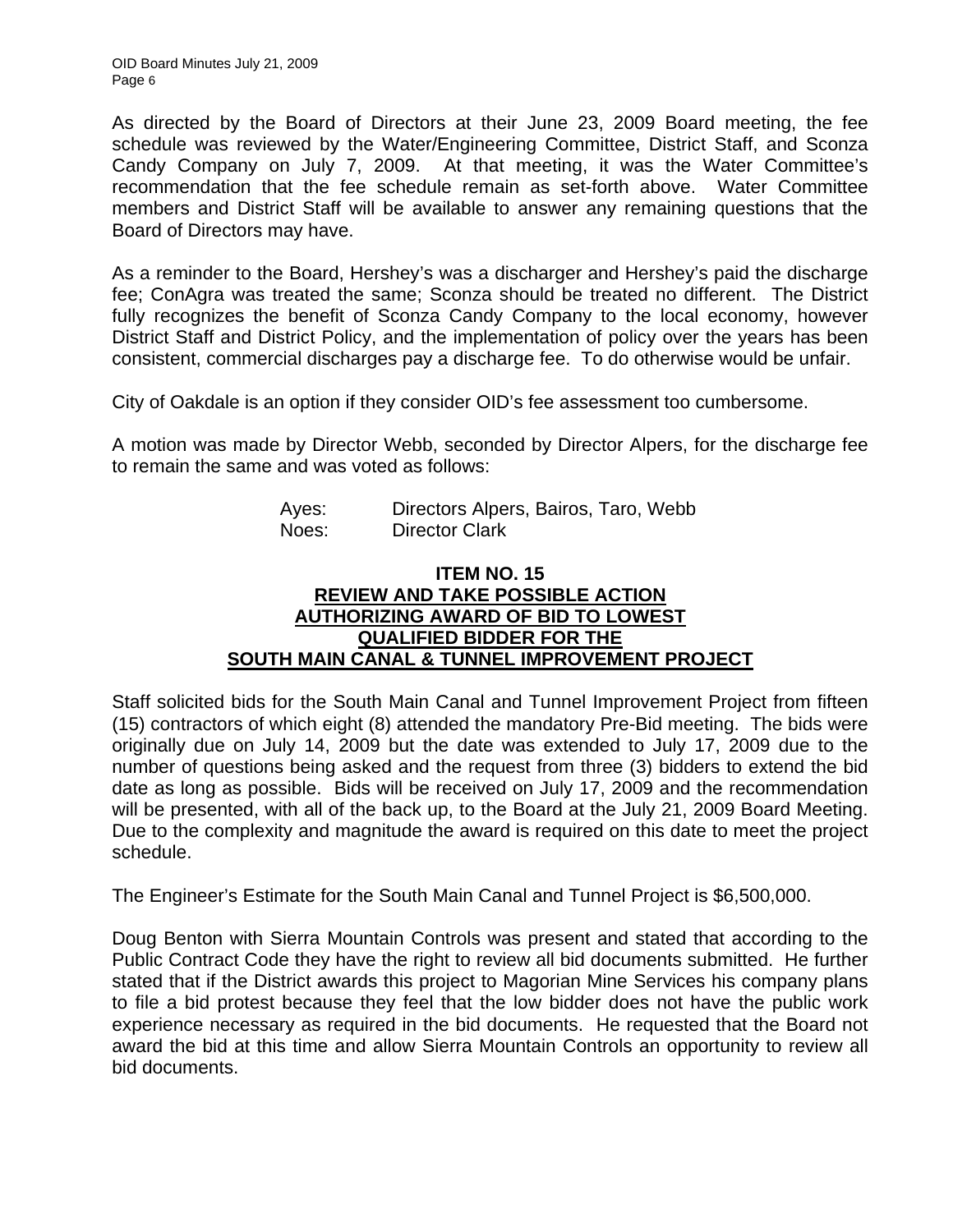A motion was made by Director Webb, seconded by Director Bairos, and unanimously supported to award the bid to Magorian Mine Services contingent upon Magorian Mine Services satisfying all contract elements.

### **ITEM NO. 16 REVIEW AND TAKE POSSIBLE ACTION AUTHORIZING AWARD OF BID FOR PURCHASE OF MITIGATION CREDITS FOR THE NORTH SIDE REGULATING RESERVOIR TO COMPLY WITH THE TERMS AND CONDITIONS OF THE U.S. FISH AND WILDLIFE SERVICE BIOLOGICAL OPINION**

In order to construct the North Side Regulating Reservoir and to comply with the terms and conditions of the final U.S. Fish and Wildlife Service (USFWS) Biological Opinion (BO), Oakdale Irrigation District (OID) must purchase mitigation credits from a Service Approved Mitigation Bank whose service area includes the North Side Regulating Reservoir Project Site as defined in the BO. OID Staff solicited bids from five (5) mitigation banks, of which three (3) responded. The results are summarized on the attached bid analysis spreadsheet. Staff recommends authorizing the award of bid as follows:

Bid Item 1: Purchase 2.4 acres of Vernal Pool Preservation Credit from the Great Valley Conservation Bank at a unit cost of \$60,000 per acre for a total cost of \$144,000.

Bid Item 1A: Bid Item 1A is no longer necessary based on the fact that the final rare plant survey conducted on 7/8/09 did not find the presence of either Greene's tuctoria or succulent owl's clover. Based on the date of the final rare plant survey this information was not known at the time that the bid packages were sent out.

Bid Item 2: Purchase 101 acres of California Tiger Salamander (CTS) Habitat from the Fitzgerald Ranch Mitigation Bank at a unit cost of \$4,891 per acre for a total cost of \$493,991.

In January of 2009 the Board reviewed anticipated environmental mitigation costs for the North Side Regulating Reservoir Project and directed Staff to proceed with stipulating to the presence of federally-listed vernal pool crustaceans and CTS. At that time, the costs estimated to comply with USFWS mitigation requirements was estimated at \$1,212,000. Given those costs shown above and the amount estimated in January, the anticipated cost savings to OID for USFWS mitigation is \$574,009. OID Staff attributes the cost savings to the state of the economy and current bid environment. Please note that this does not account for U.S. Army Corp of Engineers mitigation which will be forthcoming.

As shown in the attached documentation, Drayer Ranch Conservation Bank provided bids on each of the three (3) different bid items. None of its three bids was the lowest qualified bid on any of the three bid items. In addition, Drayer Ranch Conservation Bank stated that in the event that its bids were not determined to be the lowest qualified bid, it was willing to discount the rates a certain percentage below the lowest qualified bid based on a sliding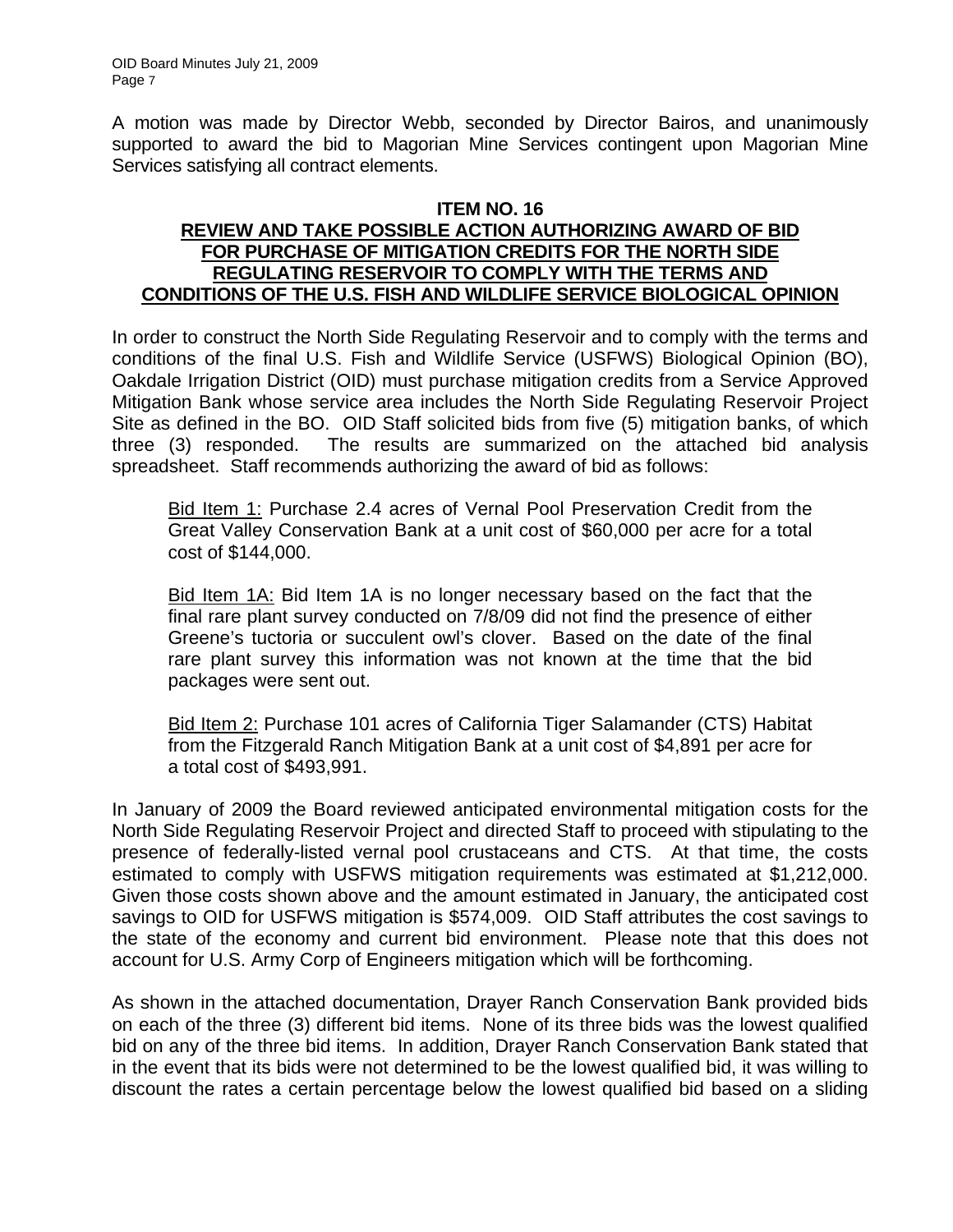scale set forth in its bid package. OID Staff confirmed with Legal Counsel on 7/14/09 that such a bid is a non-responsive bid and, as a result, the offer of a discount off of the lowest qualified bid cannot be entertained.

Staff was available to answer any questions that the Board of Directors may have.

After a lengthy discussion by the Board a motion was made by Director Webb, seconded by Director Bairos. Thereafter there was further discussion by the General Manager Steve Knell and the Board of Directors.

Litia Miller appeared on behalf of Drayer Ranch Conservation Bank to explain the bid that was submitted. Ms. Miller stated that Drayer Ranch Conservation Bank feels that they submitted the responsive lowest bid and followed the directions given in the bid package and subsequent letter. She stated that if the Board is not going to follow that format then the District should send the bid package out again and ask for new bids.

Director Webb withdrew his motion.

A motion was made by Director Alpers, seconded by Director Clark to award the bid to Great Valley for Vernal Pool Preservation, to Fitzgerald Ranch for Tiger Salamander Habitat, and all discount bids are rejected. By roll call the vote was as follows:

| <b>Director Bairos:</b> | Yes |
|-------------------------|-----|
| Director Alpers:        | Yes |
| Director Clark:         | Yes |
| Director Webb:          | No  |
| Director Taro:          | No  |

#### **DISCUSSION ITEM NOS. 18**

### **ITEM NO. 18 PRESENTATION ON IRRIGATION DISTRICT OPERATIONAL METRICS**

At the United States Committee on Irrigation and Drainage Conference in Reno last June, the GM gave a PowerPoint presentation on a paper written by him on operational metrics for an irrigation district.

General Manager Steve Knell gave the PowerPoint presentation to the Board.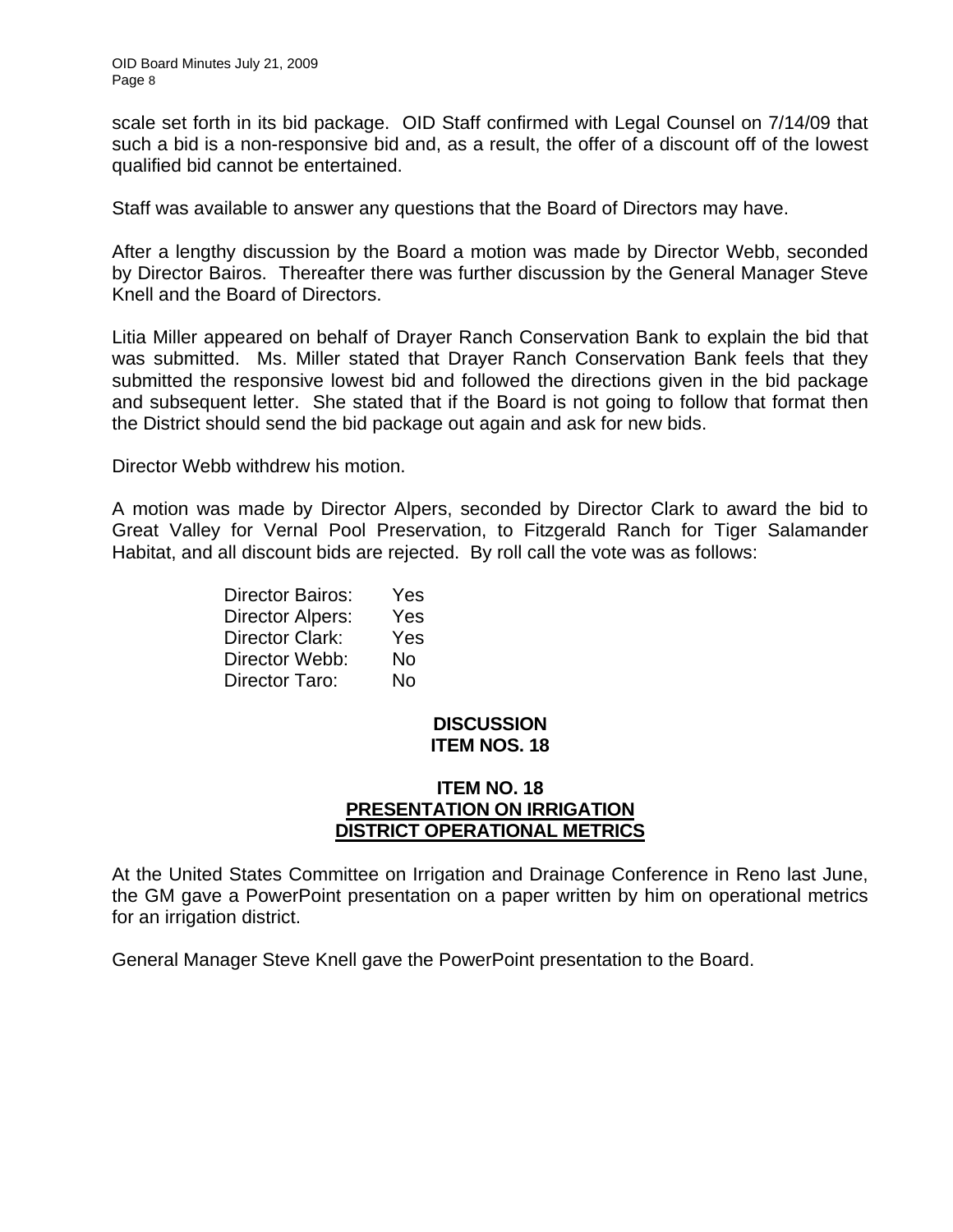## **ITEM NO. 19 COMMUNICATIONS**

# A. **GENERAL MANAGERS REPORT**

## **Safety Activities**

- 1. 190 days without a lost time injury accident.
- 2. Throw bag training was provided to C&M employees.

# **Administration Activities**

- 1. Attempting to schedule a Meet and Confer with OE3 on the use of discipline as it relates to use of GPS data.
- 2. The last State impediments to move OID's assistance water to the westside irrigation districts have been removed.
- 3. Working with Bill Paris on the Knights Ferry Closing Brief.
- 4. LAFCO hearing on Conde Annexation scheduled for July 22<sup>nd</sup>.
- 5. National Day of the Cowboy July  $25<sup>th</sup>$ .
- 6. Working with CHP on MOU for bus inspections.
- 7. Stanislaus County Fair begins at the end of the month.
- 8. Staff will prepare a revised 2009 Budget and present to the Finance Committee based on actions taken at the Tri Dam Meeting on Thursday.
- 9. Legal Notes:
	- $\triangleright$  A Dec Relief action from Honchariw Revocable Trust in Knights Ferry is at Schrimp's office.
	- $\triangleright$  No change in Lubber's suit
	- $\triangleright$  Fields injunction and sanctions motion, scheduled for July 2<sup>nd</sup> has been rescheduled for the third time to August  $27<sup>th</sup>$ .

# **Contract and Special Project Activities**

- 1. Little John Creek Dam Project Final control installation to be completed by Sierra Controls for the SCADA system after the agreement with the landowner has been signed for access to the signal relay tower.
- 2. Riverbank/South Main This project is closed with the final payment being made for retention.
- 3. Fairbanks/SSJID Main The Notice of Completion was filed on May 5, 2009 thus the 30-day period has passed. The final invoice with remaining lien releases have been received from Preston Pipeline and final payment will be made on July 21, 2009.
- 4. South Main Canal and Tunnel Projects Bid Packages were sent out on June 16, 2009. The Pre-bid meeting and Job Walk were completed on June 25, 2009. Bids were due on July 14, 2009 but this was extended to July 16, 2009 due to the extent of questions. The award recommendation will be made at the July 21, 2009 Board Meeting. The contract award is targeted for the end of August with a Notice to Proceed on September 15, 2009.
- 5. 2-Mile Bar Tunnel (CEQA & Engineering) Condor continues to perform some preliminary engineering to support CH2MHILL on the CEQA evaluation for the 2-Mile Bar Tunnel. Dave Giomi of Cogdill & Giomi Property Appraisers has been released to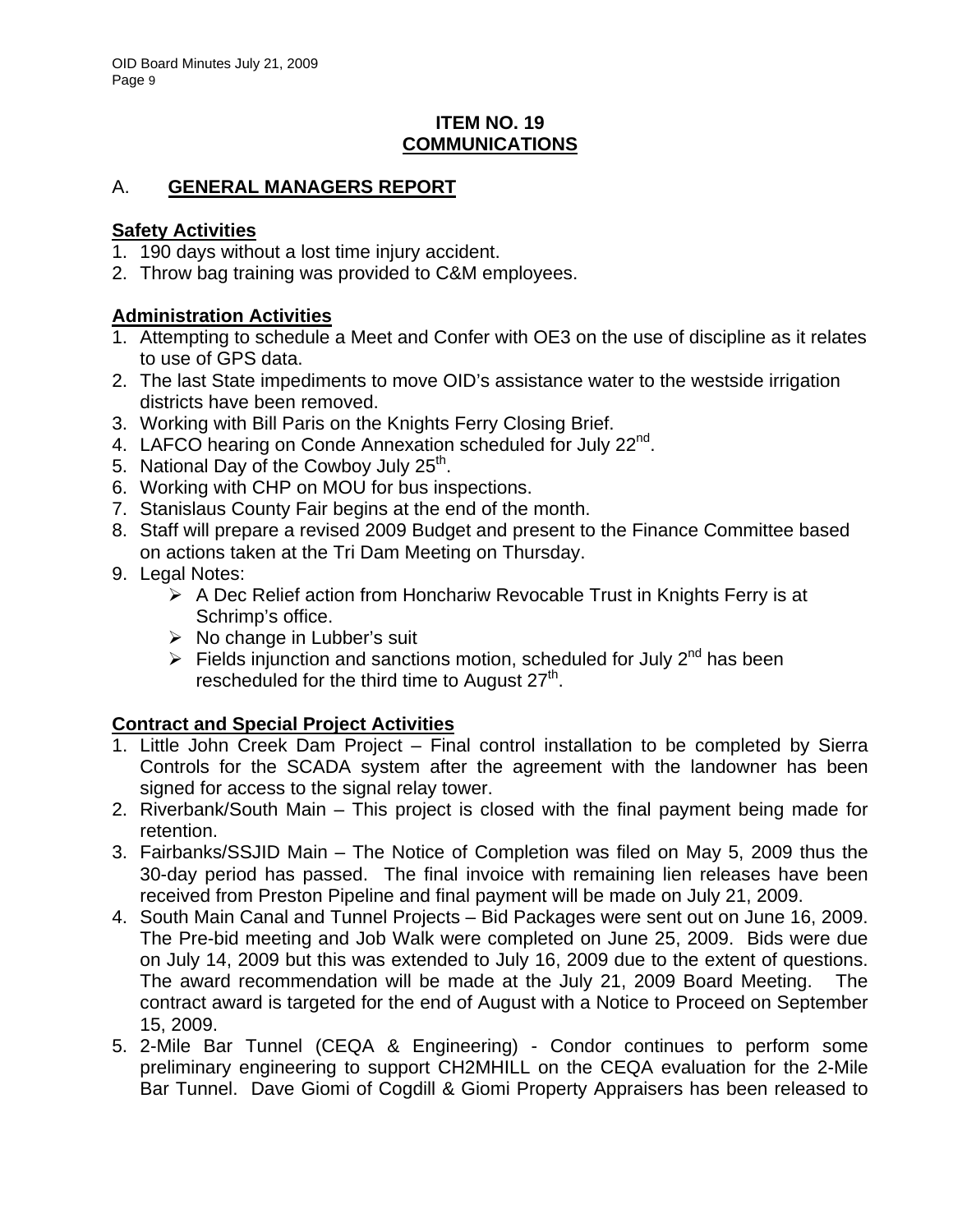perform the land appraisal for the Right-of-Way land acquisition. The land appraisal will require 45-60 days to complete.

- 6. North Side Regulating Reservoir Bids were released on June 29, 2009 as planned. Fifteen contractors have requested bid packages. The Pre-bid meeting was held on July 9, 2009 in the OID office with a job walk on the same day. Twenty-One contractors attended the Pre-bid meeting. Bids are due July 29, 2009.
- 7. Landowner Meetings continue for the North Side Reservoir, Clavey Drop and the South Main Canal Rehabilitation Projects. These Landowner meetings will continue for the next two months.
- 8. Development of the project schedules are in progress for the North Side Regulating Reservoir, Cashman Dam and the South Main Projects. The Construction Management Program is being developed now for all of the 2009/2010 projects from a Priority List received from Water Operations.
- 9. Contract Administration activities on issued contracts to be renewed and/or issued, Work Releases and Change Orders for all contracts.
- 10. Organizational and project execution plans are being developed and assemble for all the 2009/2010 projects and will be completed by August 7, 2009.
- 11. Field Engineering Training program conducted with the Project Coordinator. Will continue with the engineering staff.
- 12. Contract Management course assemble and will began July 20 2009.
- 13. Construction Management and Contracts Administration manuals being developed.

# **Construction & Maintenance Activities**

- 1. Review of Job Set Up Forms
- 2. Various Landowner meetings regarding maintenance work.
- 3. Preparing and conducting evaluations with the Support Services employees.
- 4. Assisting Engineering Department with constructability review of Capital Improvement Projects.
- 5. Conducted "throw bag" training on July  $9<sup>th</sup>$  with the Oakdale Rural Fire Department. The hands - on training was informative for all who participated.
- 6. Met with Jim Brunk on July 13<sup>th</sup> to discuss the details of the agreement as it pertains to dirt acquisition. Engineering Dept. preparing the agreement that is anticipated to be on the August  $4<sup>th</sup>$  Board Agenda.
- 7. Met with Director Bairos to discuss a potential 100,000 yard dirt stock pile on the south side of the District.
- 8. C&M crews concentrating efforts to gain back drive able access on District facilities throughout the District. Currently working on the Tulloch, Riverbank, & Burnett Laterals.

# **Engineering Activities**

- 1. Continuing to work with V.A. Rodden on Phase I work, future phases (II and III) and Annexation. Phase I invoices received Thursday, July 16, 2009.
- 2. P&P working on design drawings for 2009/2010 Capital Projects.
- 3. Continuing to work with USACOE and USFWS as it pertains to environmental mitigation on the North Side Reservoir Project. USFWS Mitigation awarded today. Awaiting final decision document from USACOE. Working with FISHBIO on MOU for Honolulu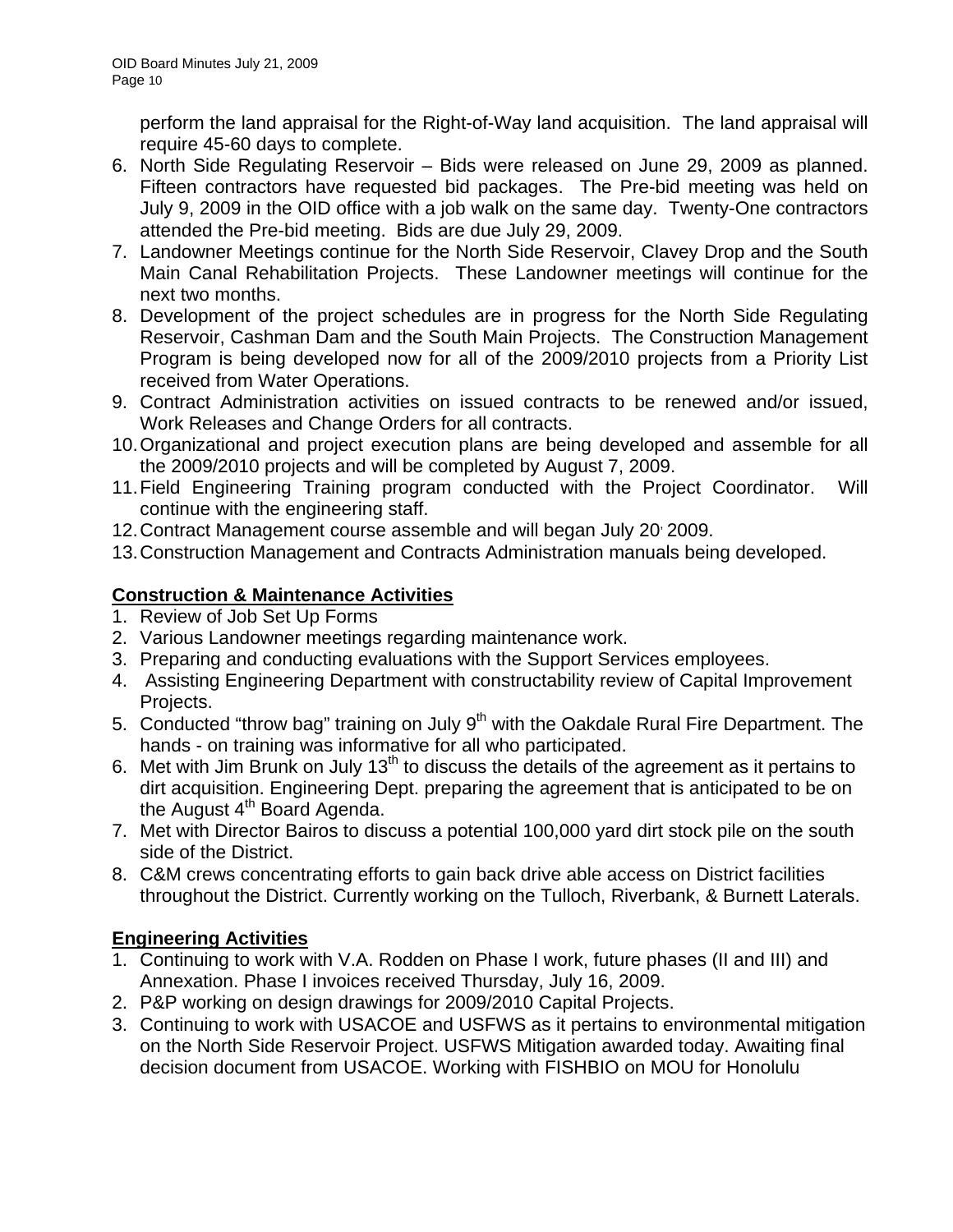Mitigation. Met with Bob S. of the RWQCB on 7/20/09 concerning the 401. Construction on the reservoir is set to begin on August  $20<sup>th</sup>$ .

- 4. Preconstruction photos for the 2009/2010 Capital Projects have been completed and comprehensive photo log binders have been assembled.
- 5. Landowner meetings for the 2009/2010 Capital Projects are nearly complete.
- 6. No word from Mr. Hansen since correspondence was sent.
- 7. Correspondence with Willms Ranch, LLC Attorney concerning latest proposal. To be discussed with Water Committee.
- 8. P&P working on abutment design for new bridge to span Wildcat Creek.
- 9. Ongoing project status meetings with Provost and Prichard, Inc.
- 10. Correspondence received from Mr. and Mrs. Airola on July 10, 2009

# **Finance and Accounting Activities**

- 1. Preparation of the implementation of the new enterprise software.
- 2. Busy with many customer inquiries regarding past due bills and payment schedules.
- 3. Reviewed TDP semi-annual cash disbursements options.
- 4. The new account clerk will start the week of July  $20<sup>th</sup>$ .

# B. **COMMITTEE REPORTS**

Water/Engineering Committee Meeting, July 7, 2009

- ¾ Northcutt Deferred Conditions Agreement (APN: 010-049-019 Cree PL)
- ¾ Lev Encroachment Review (APN: 062-016-016 Crane PL & Raney Pump PL)
- ¾ Joe DaSilva's Out-of-District Rate
- ¾ Charles Smith Annexation (APN: 010-040-005)
- ¾ Sconza Drainage Agreement
- ¾ Brakers Encroachment Request (APN: 062-010-026 Langworth PL)

Director Webb commented on another item the Committee was dealing with involving a fence that needs to be removed from an OID easement. The Committee agreed once again that the fence needs to be removed from the OID easement.

> Finance Committee Meeting, July 14, 2009 ¾ Review Second Quarter Highmark Investment Portfolio

Director Clark stated that the Finance Committee met with Highmark Investment to discuss the District's second quarter portfolio. Director Clark stated that the District is in great shape.

Director Bairos stated as per the auditors suggestion, Kathy has been spending more time with Highmark and discussing our portfolio in depth a little bit more. Even though our investment returns are low they are safe so we are in good shape.